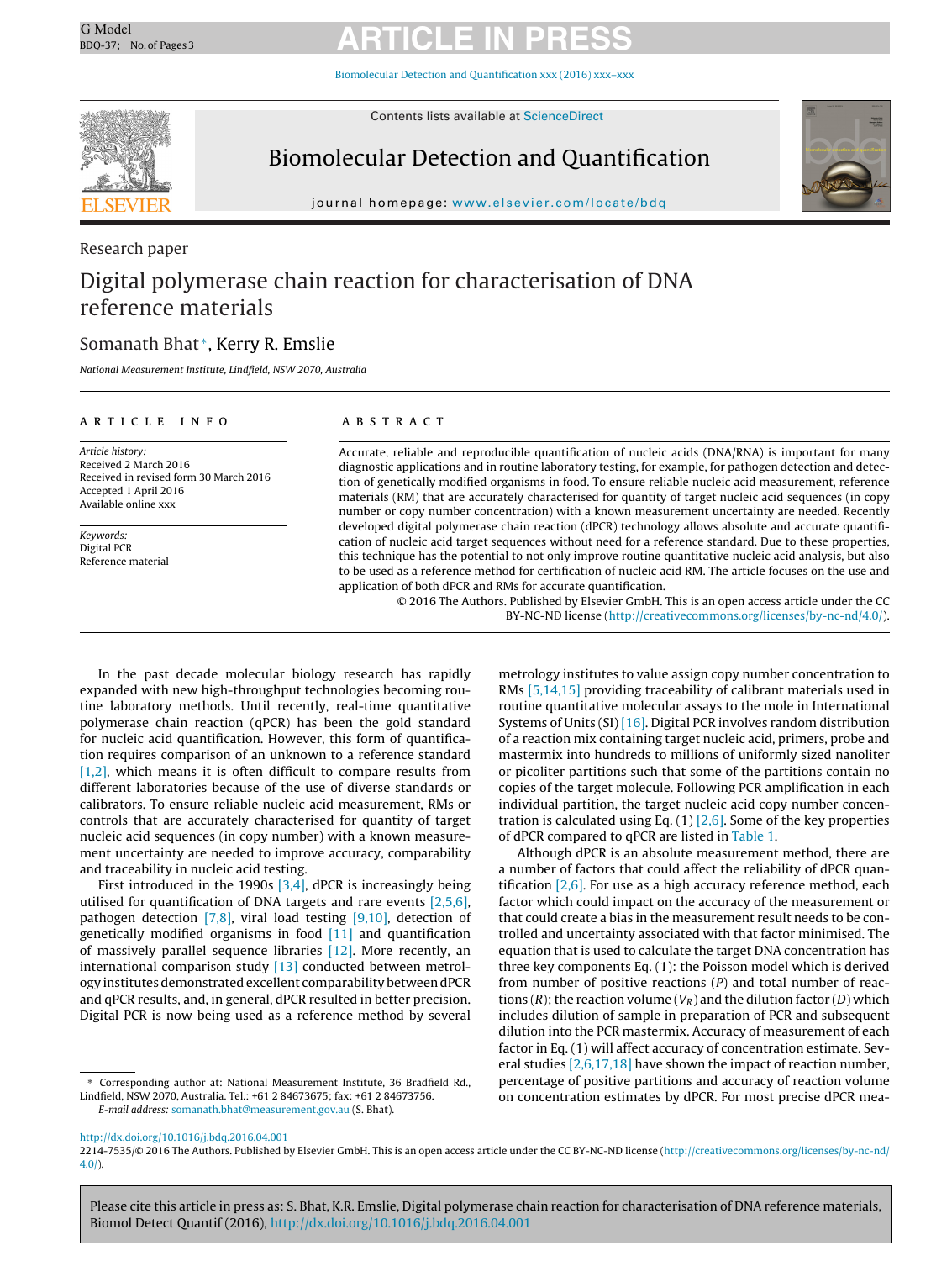# <span id="page-1-0"></span>G Model G Model **ARTICLE IN PRESS**

### 2 S. Bhat, K.R. Emslie / Biomolecular Detection and Quantification xxx (2016) xxx-xxx

# **Table 1**

Key properties of digital PCR compared to real-time PCR.

| Factor                       | Potential for                                           |
|------------------------------|---------------------------------------------------------|
| Direct counting-no calibrant | Improved reproducibility between labs, across time etc. |
|                              | Traceability to SI as copy number units                 |
| Poisson model                | Better measurement precision                            |
|                              | Better resolving power                                  |
| Partitioning                 | Increased sensitivity and less assay competition        |
|                              | Improved accuracy since less impacted by inhibitors     |

surements, experiments should be designed so that the percentage of positive partitions falls with the optimum window. To minimise potential bias from volumetric pipetting, dilutions of target DNA solution can be prepared gravimetrically. A recent study by Corbisier et al. [17], demonstrated the effect of assigned droplet volume on copy number data and showed that the copy number concentration varies depending on the assigned droplet volume. The study found that the droplet volume determined by optical microscopy (0.834 nL) was smaller than the droplet volume used (0.91 nL) in Quantasoft version 1.3.2.0 (Bio-Rad). In addition to the components in Eq. (1), external factors such as sample preparation, homogeneity and stability of the stock solution and any intermediate dilution solutions, DNA conformation and thermal temperature variability can also impact on dPCR data. At the National Measurement Institute Australia (NMIA)  $[2,6]$  and other metrology institutes, these factors have been investigated and are controlled carefully in the dPCR measurement process when assigning a reference value to a reference material. When dPCR is used as a routine diagnostic tool, a higher measurement uncertainty would normally be acceptable. Hence, some of the factors listed above may not need to be addressed [\[19\].](#page-2-0) The dPCR −specific MIQE checklist provides recommendations on essential and desirable information for reporting dPCR results [\[20\].](#page-2-0)

[Target DNA] = -In 
$$
\left(1 - \frac{P}{R}\right) \frac{D}{V_R}
$$
 copy number per  $\mu$ L (1)

What is a reference material? The terms 'reference material' (RM) and 'certified reference material' (CRM) have specific definitions to outline their different properties. A RM is a "material, sufficiently homogenous and stable with respect to one or more specified properties, which has been established to be fit for its intended use in a measurement process" and a CRM is a "reference material characterised by a metrologically valid procedure for one or more specified properties, accompanied by an RM certificate that provides the value of the specified property, its associated uncertainty, and a statement of metrological traceability" [\[21\].](#page-2-0) The ISO Guides 34 and 35 detail the requirements for the management system of RM producers and RM certification, respectively [\[22,23\].](#page-2-0) Producing RMs of a high enough quality to allow comparison of results between laboratories and over time requires a significant amount of work. Production of a CRM includes planning, material processing, storage and handling, assessment of homogeneity and stability. The certification process involves characterisation, assignment of a property value, estimation of uncertainty, and preparation of a certificate or report [\[23\].](#page-2-0) At NMIA, we have implemented and validated two dPCR systems, the Fluidigm chamber dPCR system  $[5,6]$  and the Bio-Rad droplet  $dPCR$  system  $\lceil 2 \rceil$  and applied this technology to value assign copy number concentration to CRMs produced as per the recommendations in ISO Guides 34 and 35 [\[22,23\].](#page-2-0) [Table](#page-2-0) 2 illustrates the steps involved in the CRM production adopted at NMIA. In order to use this technique as a high accuracy reference method for quantification of nucleic acid RMs, at NMIA, in addition to the steps outlined in [Table](#page-2-0) 2, partition volume is measured by optical microscopy imaging and associated uncertainty is determined; target DNA concentration is adjusted so that the proportion of positive partitions



**Fig. 1.** Schematic representation of the use of a reference method and CRM for development and validation of a routine analytical method.

is optimal for best precision; and the number of technical replicates is increased to gain confidence in the data generated.

Why are RMs and CRMs important? Reference materials can be used for assessment of a measurement procedure, quality control purposes and to assign values to other materials [\[21\].](#page-2-0) Certified reference materials are reference materials characterised by a metrologically valid procedure for use in calibration and method validation providing metrological traceability  $[21,24]$ . A reference method is the starting point of a measurement system. Certified reference materials are needed to establish a valid method for routine testing (Fig. 1).

A CRM can provide calibration and an assessment of accuracy due to the defined traceability and measurement uncertainty for such materials.Asingle material cannot be used for both calibration and validation of results in the same measurement procedure [\[23\].](#page-2-0) The use of such materials will allow the laboratory, (a) to gain information about the quality of the reported value;  $(b)$  to have a greater level of confidence when making decisions based on the results; (c) to compare results and monitor changes between laboratories over time and (d) to compare the performance of different measurement methods and judge whether a method is fit-for-purpose.

The first example of a DNA CRM certified by dPCR was from National Institute of Standards and Technology (NIST). Standard Reference Material (SRM) 2366 produced at NIST was assigned a certified value to the number of amplifiable copies of human  $cy$ tomegalovirus (CMV) per microliter (copies per  $\mu$ L) by dPCR using the CP1 assay. The SRM 2366 provides metrological traceability to the SI for laboratory calibrants  $[14]$ . Standardisation of calibrants to such CRMs will facilitate traceable and comparable measurement results. Likewise, more recently in 2015, White et al. [\[15\],](#page-2-0) produced a CRM for the standardisation of BCR-ABL1 measurement of residual disease in chronic myeloid leukaemia. The

Please cite this article in press as: S. Bhat, K.R. Emslie, Digital polymerase chain reaction for characterisation of DNA reference materials, Biomol Detect Quantif (2016), [http://dx.doi.org/10.1016/j.bdq.2016.04.001](dx.doi.org/10.1016/j.bdq.2016.04.001)